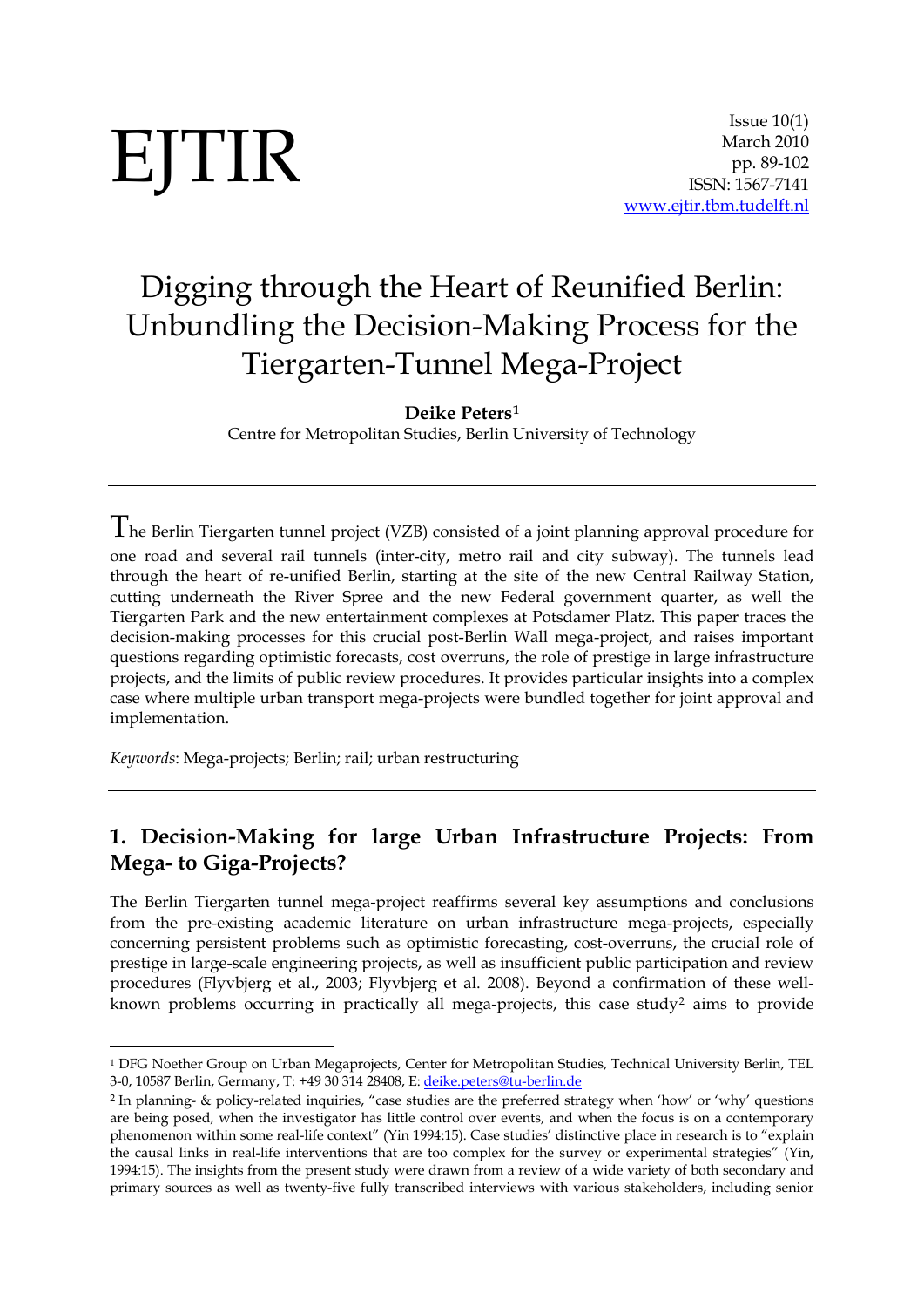particular insights into the dynamics of high-profile infrastructure mega-projects in complex urban settings involving multiple modes of transport. The most crucial issue at hand is the practice of 'mega-project bundling', i.e. the practice of linking multiple urban infrastructure mega-projects for joint approval and even implementation. So this case study is structured around two central propositions related to mega-project decision-making. For one, 'giga-project' decisions create political and financial path dependencies and early 'points of no return' that often push forward even those elements of the bundle which would not have been built on their own. Secondly, once the desired new infrastructure mega-projects are completed, the project promoters have an obvious interest and even public obligation to ensure that these are utilized as much as possible – even at the expense of other viable (and perhaps even preferable) alternatives. This article will illustrate these worrisome dynamics using the example of Berlin's new North-South railway tunnel and the related new Central Crossing Station at its Northern end. The related bundle of tunnel mega-projects was officially termed 'Transport Facilities in the Central Area' or '*Verkehrsanlagen im zentralen Bereich'* in German, hereinafter abbreviated VZB. Due to Berlin's wall-related idiosyncrasies, the VZB project and the related comprehensive restructuring of the entire rail network is probably more a 'superlative' case than a 'paradigmatic' or 'prototypical' one, and certainly cannot be generalized in its entirety (Beauregard, 2003; Brenner, 2003; Flyvbjerg 2006). Comparable situations are nevertheless likely to occur in other urbanregional contexts, especially in large globalizing cities. Three recent tunnel infrastructure megaprojects with similarities to the Berlin case are the (in)famous "Big Dig" Central Artery/Tunnel Project in Boston (see esp. Hughes, 1998, p. 199), the Channel Tunnel Rail Link in London (Dimitriou, 2007), and the Western Harbour Crossing and related Airport Rail Link in Hong Kong (Pretorious and Ng, 2008).

# **2. The Context: Berlin Before and After 1989**

-

Berlin has a unique history as a divided city. The ramifications for Berlin's transport systems were dramatic, with key inner-city road and rail connections abruptly severed in 1961, and subway and regional rail transit services divided between authorities in West and East Berlin. (Select West Berlin lines did continue to transverse East German territory, but they did not stop at the East German stations, creating the (in)famous Ghost Stations.)

The project 'Transport Facilities in the Central Area' was never a mere tunnel project but rather the linchpin project in a comprehensive, large-scale restructuring of the entire Berlin railway network. Some plans for one of the several infrastructure problems the VZB tunnel project sought to address and solve, namely the re-arrangement and re-routing of rail based activities near the centrally located areas of Gleisdreieck and Potsdamer Platz in fact pre-date the fall of the wall in late 1989. Already in the 1980s, at a time when most believed that the physical and political separation of the city would continue for decades to come, transport and land use planners on both sides of the wall had begun to once again plan for a future where Berlin might be reunified.

Then, in 1989, the fall of the Berlin wall presented transport planners with a unique opportunity to comprehensively re-plan and re-link Berlin's road and rail infrastructures. Even before the Cold War, Berlin - similar to London or Paris - had been a metropolis without a main rail station. Instead, long-distance and regional rail lines had ended at various terminals located at the eastern, northern, western and southern ends of the urban core. So ever since the early 20th century, the construction of a new Central Crossing Station and the related construction of a North-South tunnel serving long-distance trains had been a long-cherished dream of (some)

officials at German Railways and the Berlin Senate Department for Urban Development, local politicians, senior engineers, as well as other project opponents and facilitators.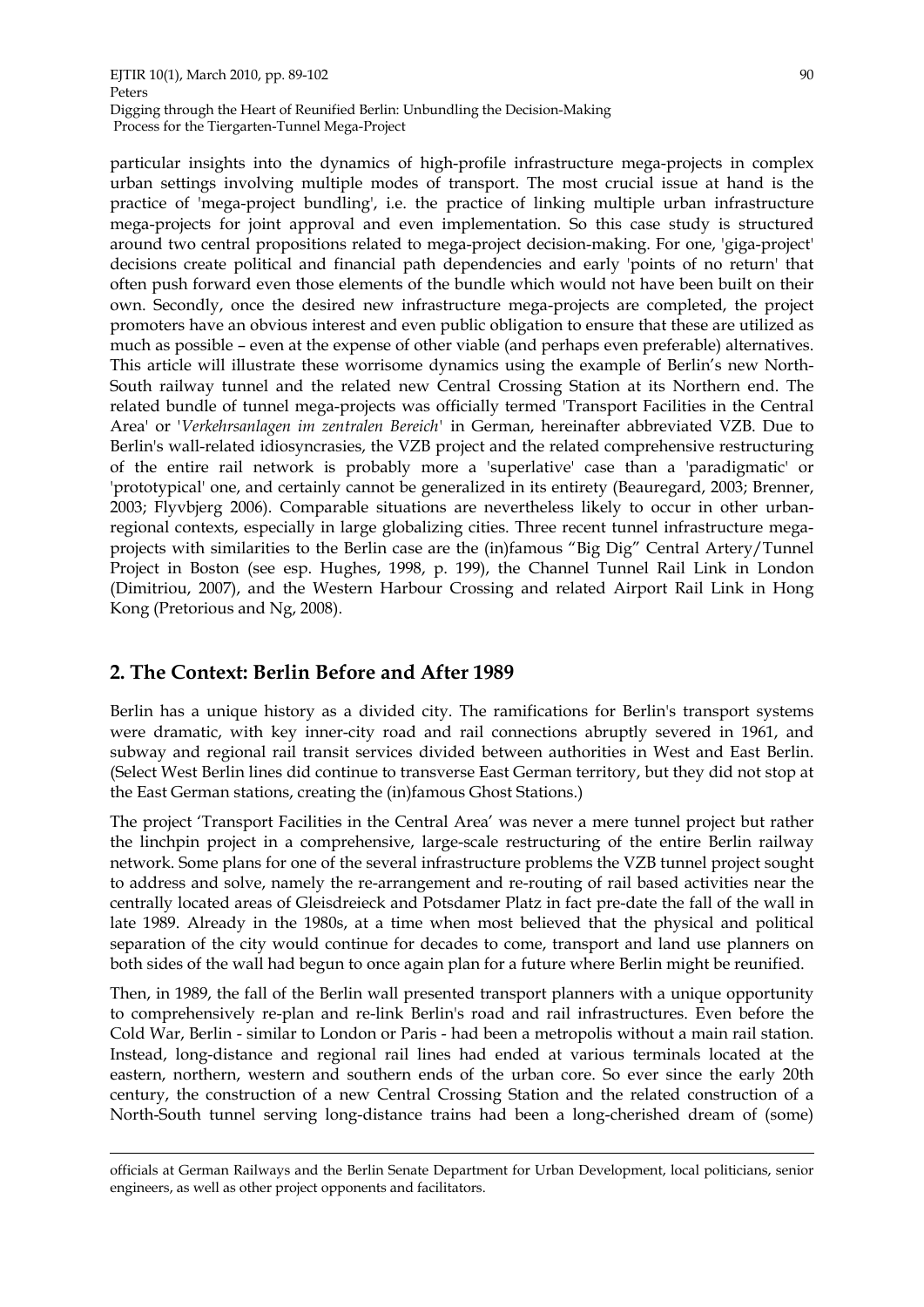transport planners and engineers. (For reasons explained further below, others were sceptical of the need for such a station.) The historic moment of re-unification in 1989 re-awakened this desire. The ambitious plans to thoroughly revamp the city's transport infrastructures and once again turn Berlin into a first-rate railway metropolis were supported by several crucial political decisions: In 1991, the German Federal Government passed the multi-billion mega-investment program 'Traffic Projects German Unity'. The German parliament also passed the so-called 'capital resolution' which stated that Berlin should once again become the seat of the Federal government. And in July 1992, after a period intense discussion among city, state, and federal government and railway officials, the Federal government officially decided the realization of the so-called 'mushroom concept' (*Pilzkonzept*) as the key plan for the restructuring of Berlin's rail network. The core elements of this plan were the construction of a new central crossing station at the (approximate) site of the old Lehrter Bahnhof (now renamed *Hauptbahnhof*, i.e. Central Station) and a new North-South rail link connecting this new central station with the newly designated southern crossing station at Papestraße (now renamed *Südkreuz*, i.e. Southern Cross) and the renovated *Gesundbrunnen* crossing station along the Northern ring.

This consequential decision also has to be understood in the particular context of the early post-Wall years, when most people had hugely optimistic expectations for the future development of Berlin. At the time, the population of the reunified city-state was expected to grow from 3 to 5 million in a about a decade, sending traffic estimates soaring. Today, however, revised estimates expect the city's population to remain stable at around 3.3 million until at least 2020 (SenStadt Berlin, 2008).

# **3. Unbundling the Tiergarten Tunnel Giga-Project**

The VZB project was one of re-unified Germany's most ambitious, most high-profile large transport infrastructure projects. It resulted in a joint planning procedure for several separate yet closely connected North-South tunnel projects, including: (1) a rail tunnel for long-distance and regional rail services run by the publicly owned German Rail company *Deutsche Bahn* (officially forged in 1994 out of the former East German Reichsbahn and the former West German Bundesbahn), (2) a road tunnel for the urban highway B 96, (3) a tunnel for a new (sub)urbanregional rail line, the S-Bahn 21, (to be run by *Deutsche Bahn*), and (4) preliminary tunnel and station platform segments for new subway lines, the U-Bahnen U5 and U3 (which would be run by the metropolitan transit agency BVG). The new tunnels were to cut through the heart of reunified Germany, starting at the site which was to become Berlin's new Central Railway Station, leading southward underneath the Spree river, the Tiergarten park, the adjacent new Federal government quarter and new the entertainment and shopping complex at Potsdamer Platz before linking up with pre-existing road and rail infrastructures around the Landwehr canal and the Gleisdreieck grey fields south of the former Anhalter rail station. The planning, approval, and implementation of these multiple infrastructures were extremely complex and required the coordination of a multitude of stakeholders. Financing was equally complicated, involving various local and federal government sources, as well as major contributions from *Deutsche Bahn*.

Immediately after the fall of the wall, a heated debate began among transport experts and officials as to how best restructure Berlin's divided, truncated and neglected rail infrastructure to meet the city's future needs. Two alternative models were proposed, the so-called *Achsenkreuz*  ('centreline-cross') and the *Ringkonzept* ('ring concept'). Proponents of the *Achsenkreuz* model wanted to build a new North-South tunnel in addition to the existing East-West axis, along which the important regional and long-distance stations *Zoo*, *Friedrichstrasse*, *Alexanderplatz* and *Ostbahnhof* were located (the latter being the 'East Station' which was called Hauptbahnhof, i.e. *Central* or *Main Station* until 1998). While the *Achsenkreuz* model still proposed some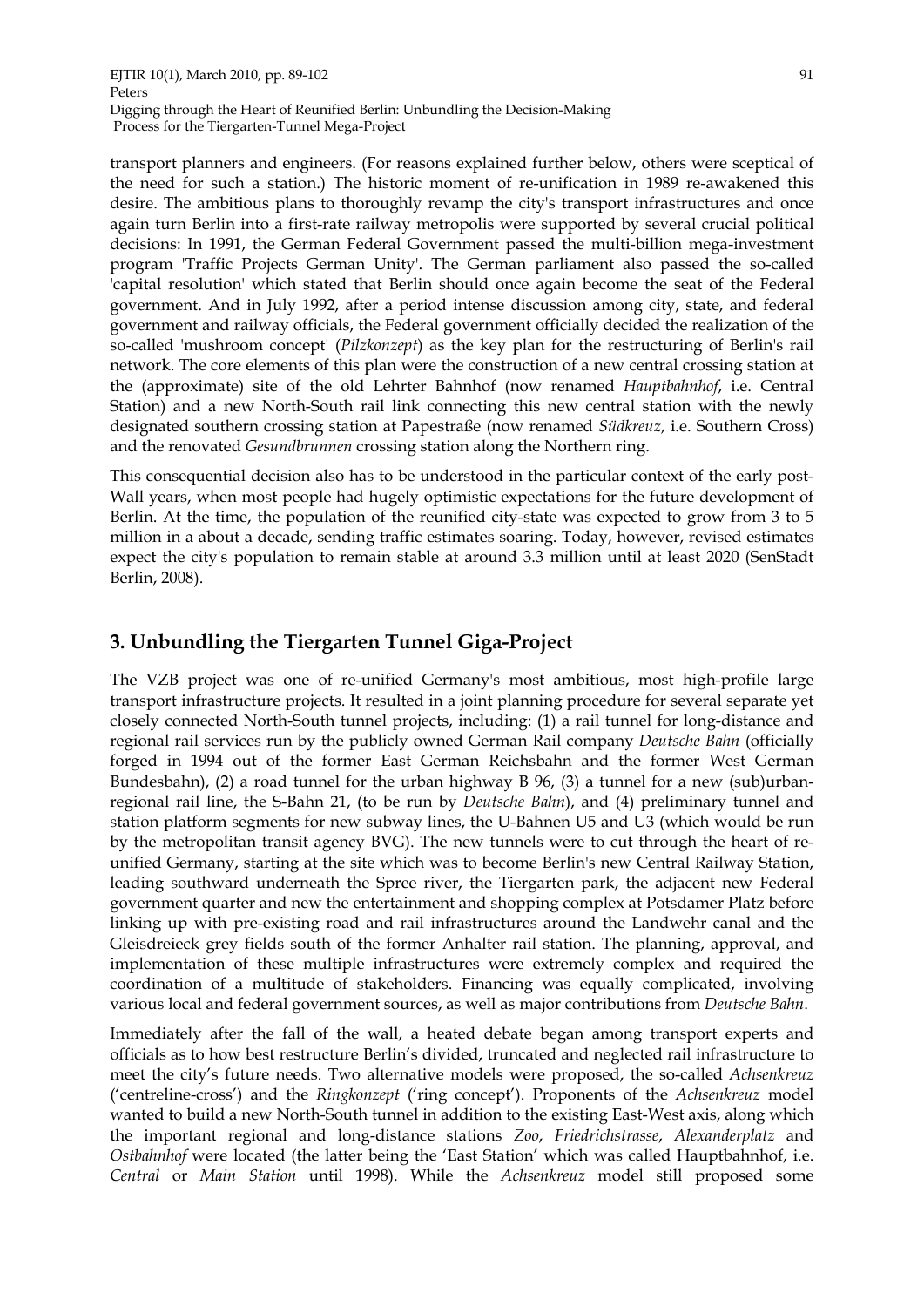improvements to Berlin's the outer rail ring, it was nevertheless already clearly centred on the idea that a new Central Crossing Station would be built at the intersection of the two axes. When the transport planning officials from the Berlin Senate in the West and from the Magistrate in the East met for their first joint meetings after the fall of the wall, they were surprised to find that independently of each other, both parties had come up with this same solution. It was hardly a perfect solution, however. Opponents immediately pointed out that this concept unnecessarily centralized rail transport activities at one central location, which was not at all suited to Berlin's expansive, poly-nucleated urban structure. They also maintained that concentrating the vast majority of all rail transport along just two key axes would keep the system inflexible and vulnerable, as any disruptions along either axis would lead to extensive delays. Moreover, from the beginning, critics worried about the technical difficulty, environmental impacts and high cost of building the new North-South link. So early on, local green and transit advocacy groups proposed an alternative, and, as they argued, much cheaper 'ring concept' which was centred around a renovation of the (interrupted) inner ring (at that point consisting mainly of former freight links) with a set of new changing stations at each end of the ring. This concept, too, had several inherent problems. Trains were only ever to travel on partial sections of the ring, meaning the concept actually required the construction of extensive new tracks at the many different entry and exit points along the ring. Furthermore, the complex concept of trains running both clock- or counter-clockwise around portions of this ring was deemed very confusing to users, who might have to change at different points along the ring depending on their destination and time of travel. Also, the four changing stations to the East, West, North and South would all have had to be thoroughly upgraded from their present state.



*Figure 1 (left). The "mushroom concept" for the restructuring of inter-city and regional rail. as originally adopted Source: Deutsche Bahn Drehscheibe Berlin: Pilzkonzept (p.5). Also available online at: [www.bahn.de/imperia/md/content/p](http://www.bahn.de/imperia/md/content/pdf/holding/bauprojekte/3.pdf) [df/holding/bauprojekte/3.pdf](http://www.bahn.de/imperia/md/content/pdf/holding/bauprojekte/3.pdf)*

#### *Figure 2 (right).*

*The complex web of new road and rail tunnels which make up the Tiergarten tunnel 'giga-project'. Image excerpted from: ibid.* 

*3.1 Mushroom-Concept and Central Station as Pivotal Inputs to the VZB Project* 

So planners at the reunified German Railway authority came up with the compromise solution of the 'mushroom concept'. In its original incarnation (shown in figure 1), it was supposed to combine the best of both models by routing regional and long-distance trains not only along the new North-South tunnel and the existing inner East-West viaduct but also along an additional northern ring. And it is important to note that in this original mushroom concept, the new central crossing station was supposed to be but one of a whole set of new changing stations – no more than a *primus inter pares.*

In terms of transport inter-connectivity, the Friedrichstraße station would certainly have been the best location for a new central station because of its crucial nodal function within the inter-urban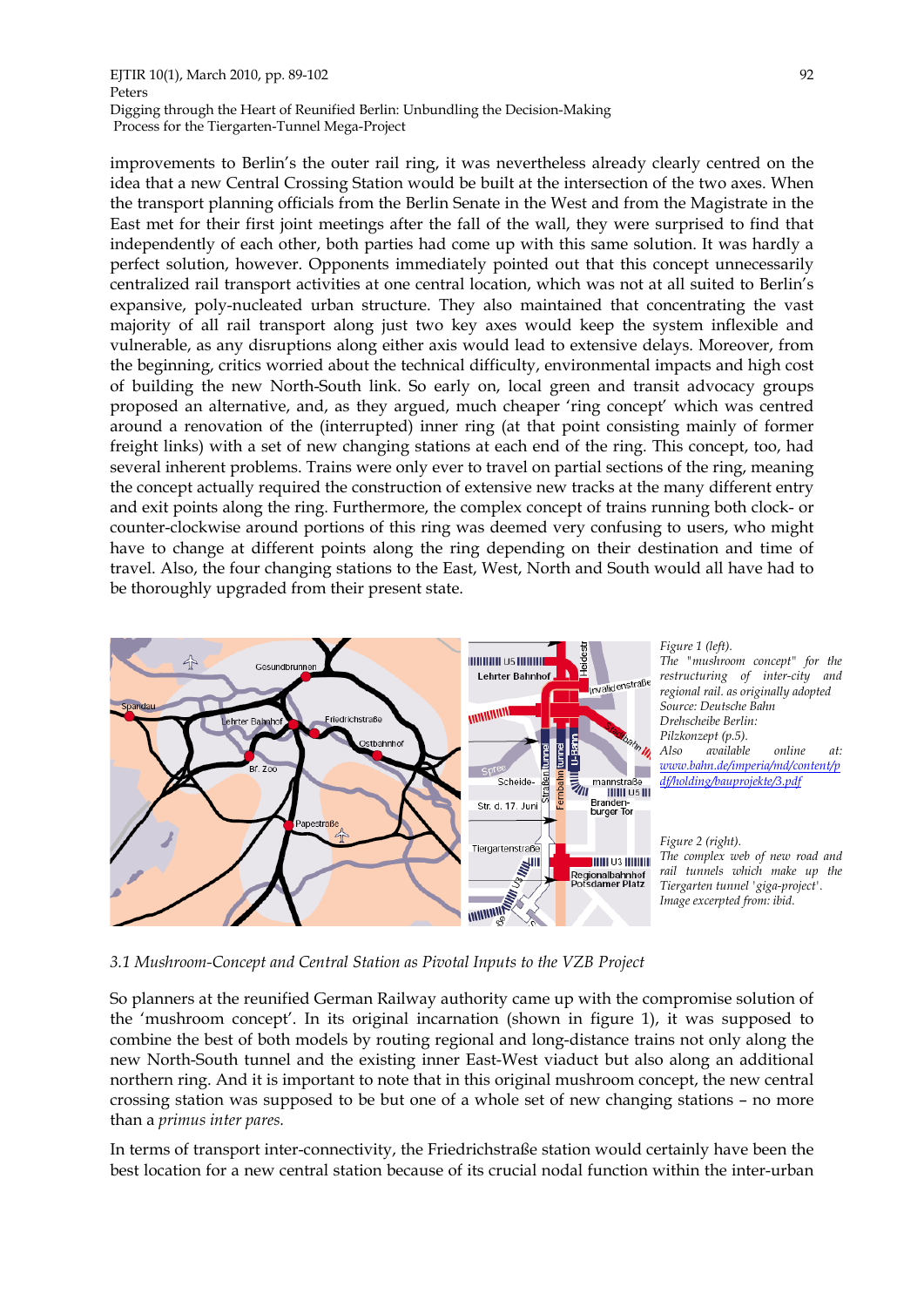rail network: at Friedrichstraße, the central East-West S-Bahn lines already intersected with the North-South S-Bahn lines as well as with additional tram and subway lines. But digging a new north-south long-distance rail tunnel to and from this already densely built-up location was judged to be very expensive, excessively disruptive and overall more difficult. So the planners at the German Railway authority *Deutsche Bahn* ultimately decided to locate its new central crossing station one stop to the west at or near the *Lehrter Bahnhof* S-Bahn stop, in the middle of a large urban grey field site with no pre-existing transit connections other than the east-west S-Bahn. They had to overcome strong resistance from the German Minister of Transport at the time, Günther Krause, who preferred the *Friedrichstrasse* location. In fact, most national politicians did not like the idea of locating this massive tunnel and station project immediately adjacent to the future site of the new Federal government quarter, and many were (rightfully) worried the tunnel mega-project would delay or otherwise negatively affect the federal government's ability to move from Bonn into their newly planned quarters along the Spree river. And urban planners and transit experts also did not like the location precisely because of the isolated nature of the site.

#### *3.2 The Redevelopment of Potsdamer Platz*

Another impetus for the VZB project came from the need to solve the problem of re-structuring and restoring access to the major urban redevelopment site at Potsdamer Platz. Once the commercial heart of the city and a major transport node, Potsdamer Platz was cut off for decades on one side by the Berlin wall, and further isolated by the surrounding obsolete rail sites around the old *Anhalter* and *Potsdamer* (Freight) Railway Stations.

But already in the 1980s, there had been a first set of planning initiatives on both sides of the wall aimed at reviving visions for the area. Then in early 1989, the Daimler Corporation had expressed an interest in selecting a site for the new headquarter building for their service-sector subsidiary *debis*, and subsequently entered negotiations with the Berlin Senate Department for Urban Development for a suitable location in Berlin. Fatefully, the Senate Department offered to sell them the then publicly owned sites around Potsdamer Platz. Then, to the great surprise of all, the Berlin wall was suddenly opened on November 9, 1989, and long cherished dreams of reimagining Potsdamer Platz as the new centre of a reunified Berlin could be transformed into reality.

Logistically speaking, being able to combine and coordinate the new construction of the Northsouth road and rail tunnels, led by *Deutsche Bahn*, with the construction of the new commercial and entertainment district, lead by the three main private investors (debis, Sony/Tishman Speyer, ABB) and the State of Berlin, was an extremely fortunate affair. The five parties entered into a joint construction logistics company called *Potsdamer Platz GmbH*, or *baulog* for short. Throughout the construction in the 1990s and 2000s, the derelict Potsdamer Freight Terminal could be used as the logistical headquarter for this vast undertaking. Meanwhile, the planning approval procedures for the redevelopment of Potsdamer Platz were institutionally and legally separate from those for the rail and road tunnels reconnecting the site with the rest of the city.

#### *3.3 The Joint Planning Approval Procedure*

The unusually complex joint planning approval procedure (*gemeinsames Planfeststellungsverfahren*) for the multiple rail and road infrastructures in the central area was started in the fall of 1993, but not before the Berlin Senate opted to decouple the fate of the financially unsecured S21 rail line from the overall procedure so as not to endanger or delay approval of the larger package. On January 1st, 1994, the Federal Railway Authority EBA (*Eisenbahnbundesamt*) was instated as the new supervising and authorizing body for the German rail sector and immediately put in charge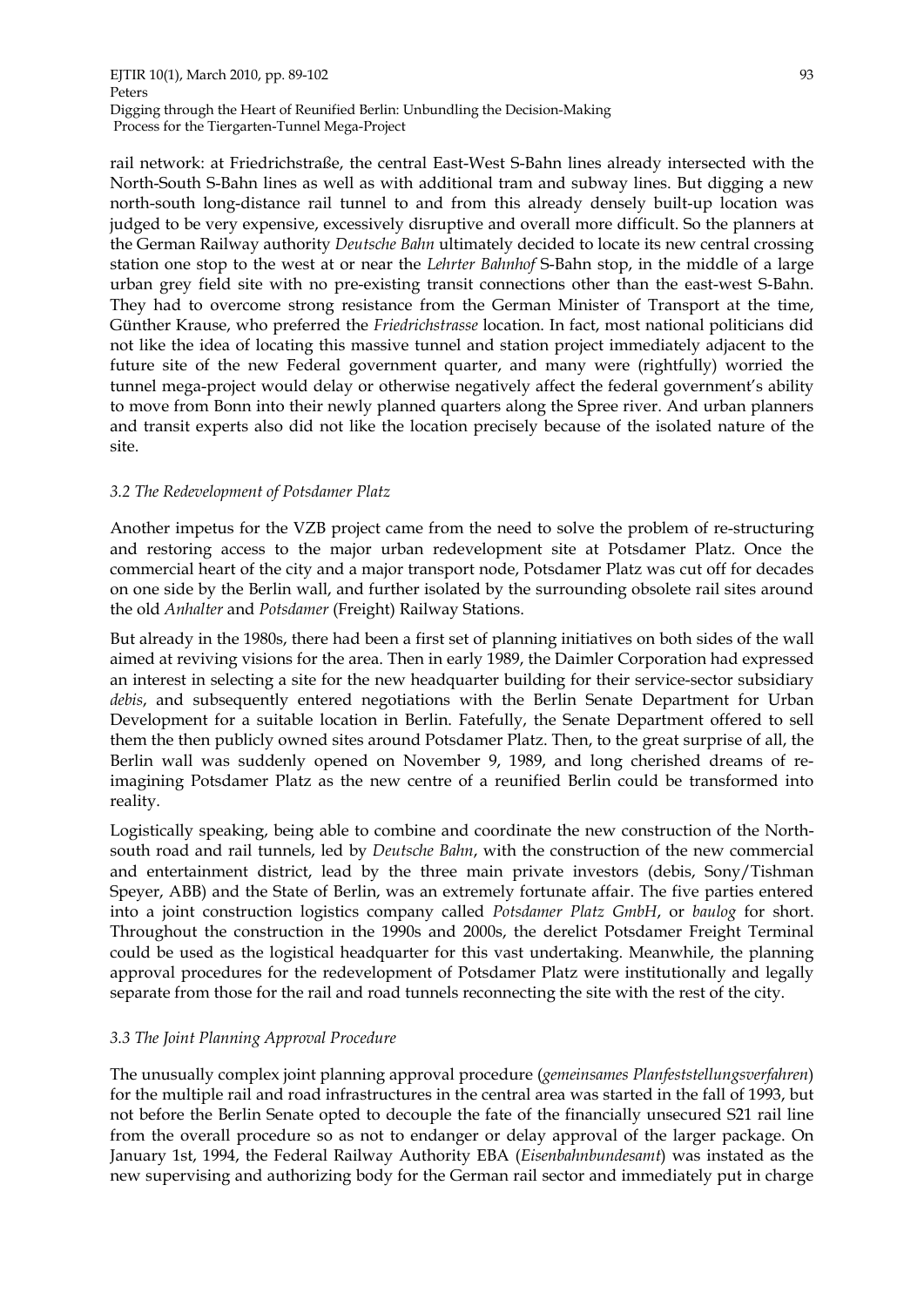of the approval process. *Deutsche Bahn* and the Berlin Senate were the joint applicants, with the Senate responsible for the subway and road projects. Opposition to the VZB project was mainly voiced by a coalition of environmental and civic groups and activists which formed an "*Anti-Tunnel GmbH*" (Anti-Tunnel GmbH, 1994). The main strategy of the coalition was to bring an environmental impact lawsuit against the entire project. The Berlin State Working Group for Environmental Protection BLN (*Berliner Landesarbeitsgemeinschaft Naturschutz*), an umbrella organization of more than a dozen local environmental groups, filed the suit on behalf of the plaintiffs, but it was rejected on November 28, 1995, about three months after the EBA had issued the official decree of approval (BLN, 1994; Planfeststellungsbeschluss VZB, 1995; Bundesverwaltungsgericht, 1995). The coalition still organized various public demonstrations and activities against the project, but began to fall apart as the projects continued.

#### *3.4 Construction and Opening of the Road & Rail Tunnels*

The coordination and engineering of the various construction projects was extremely complicated and involved many different tunnelling methods, including several variants of open ditch and shield construction. Moreover, an entire section of the Spree riverbed was diverted for several years. But engineers always knew that this would be a complicated and risky undertaking, because due to the low groundwater level, the Berlin subsoil is always imponderable. A major construction site accident occurred in 1997 at the southern end of the tunnel by the Landwehr canal. The tunnel segments had to be flooded to avoid even greater damage, and would only be pumped empty again after two full years. Overall, substantial financial and time losses resulted from various construction difficulties, delaying the opening of the tunnels by many years. Nevertheless, the construction of the tunnels was celebrated by their promoters as a major engineering feat. In the end, the opening of the road tunnel only preceded the opening of the new Central Station and the intercity rail tunnels by a few weeks. Yet, the timing was ultimately very favourable, because when the glamorous new station opened in May 2006, the entire world was looking to Germany and Berlin as the site of the 2006 Soccer World Cup.

# **4. Critical Issues**

An in-depth presentation and analysis of all elements, factors and actors in this complex megaproject is beyond the scope of this paper. Instead, there is only room to highlight the most critical issues in this complex story:

#### *4.1. Optimistic Forecasting & Long-Range Planning*

As already noted above, the whole bundle of projects was approved under the mistaken assumption that a booming Berlin would undergo vast economic and population growth. Instead, Berlin greatly suffered from the collapse of its non-competitive productive industries in the former East and from the disappearance of national subsidies which had artificially propped up the local economy in the West. An often wasteful use of public resources and a major real estate banking scandal involving a state-owned bank and several local politicians further exacerbated Berlin's already precarious economic position. The local real estate market quickly became overbuilt as new service sector industries were much more hesitant and slower to relocate to Berlin than expected. With hindsight, it is easy to scoff at the exaggerated expectations of the early 1990s. But as wrong as the related traffic predictions turned out to be, they were likely not based on wilful lying or purposeful deceit on the part of project promoters. Rather, they represent a classical, albeit very consequential case of wishful thinking. And in the end, *Deutsche Bahn* and many members of the Berlin Senate explicitly accepted the creation of excess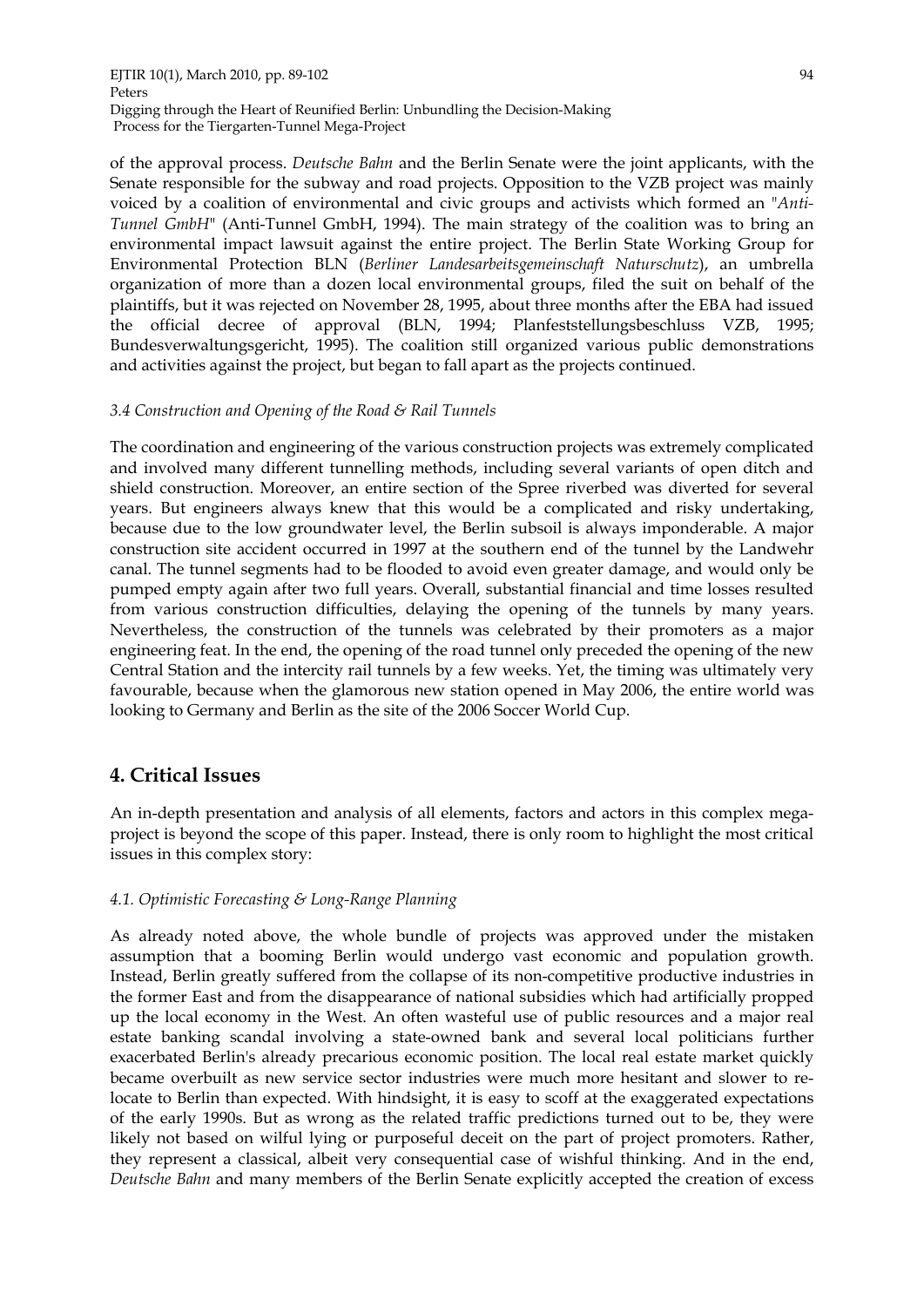capacities as part of a 'future-looking' concept, meaning planners were never really challenged to back up their investment plans with accurate projections and solid, realistic calculations of future demand. Both project promoters and opponents were very much aware that the time right after the fall of the wall represented a unique 'window of opportunity' for the approval of these bold, large-scale plans, and that this giga-project likely would not have been approved at any other time.[3](#page-6-0) And the time pressure was not an imagined but very real factor in this case, as the Tiergarten tunnel infrastructure works needed to be completed before the Federal Government quarter could be built atop. *Deutsche Bahn* then even changed the plans to include not two but four separate intercity rail tubes in the plans, although two tubes would have been sufficient for the medium- to long-term, even in a context of optimistic forecasts. *Deutsche Bahn* expects to better use the extra capacity once the direct Airport Express rail link from the Central Station to Berlin's new international airport BBI is built. Added somewhat more recently to the overall plans, this Airport Express is now yet another transport infrastructure mega-project forming part and parcel of the multi-billion Euro investment plan 'Transport Node Berlin'.

#### *4.2 Limits of and Legal Obstacles to Public Intervention*

Given the complexity of the procedures involved, it was extremely difficult for civil society actors to meaningfully intervene into the official decision-making process. During the joint-planning procedure, the coalition of Tiergarten tunnel opponents made up of the local environmental and civic groups was handed over fifty thick folders containing sometimes highly technical information. The coalition, which relied on volunteers for most of its work, was completely overwhelmed with trying to organize a meaningful and coherent commentary to these extensive documents in a short time frame of six weeks. Opponents also complained that the plans documents were only publicly displayed for review and commentary at a relatively out-of-theway, comparatively inaccessible and very difficult to find location on the Gleisdreieck grey field (Rheinländer 2008). Most crucially, the German courts rejected the local environmental groups' challenge to the joint planning decree on the grounds that they were not legitimized to challenge a Federal environmental review procedure. Today, after improvements in public participation and environmental review processes due to new EU legislation, environmental groups have new avenues for intervention, both at the national and at the EU level. Both in Europe and North America, citizens have come to expect improved opportunities for the public deliberation and review of infrastructure projects as important democratic rights (Hudson et al. 2008). So the legal challenges to the Tiergarten tunnel might have turned out more successful today than in 1994. It is unlikely the project could have been halted altogether, however.

#### *4.3 Over- and Underestimation of Risk, Cost Overruns*

-

The tunnel opponents focused a good portion of their energy on trying to assert that the tunnel projects would cause severe and permanent environmental damages to the Tiergarten Park. For this, they enlisted the help of the KUBUS Office for Cooperation and Consulting in Environmental Questions at the Technical University Berlin, which in turn help identify various university researchers who were willing to provide their scientific expertise to prepare an alternative environmental report. As it turned out, there were major issues with insufficient groundwater management and monitoring that were remedied as a result of the independent researchers' assessments. Yet overall, the university researchers deemed the *ecological risks* and

<span id="page-6-0"></span><sup>&</sup>lt;sup>3</sup> This was the overwhelming response from the expert interviews we carried out. To quote a typical response, coming from former senior railway official: *"If this project had not been initiated at this moment, it would not have been realized. … For one because of the economic circumstances. And such visions have to fall on fertile ground, and that is only possible in a certain time frame after reunification. Otherwise other criteria will be used and then I don't think it would be realized. "*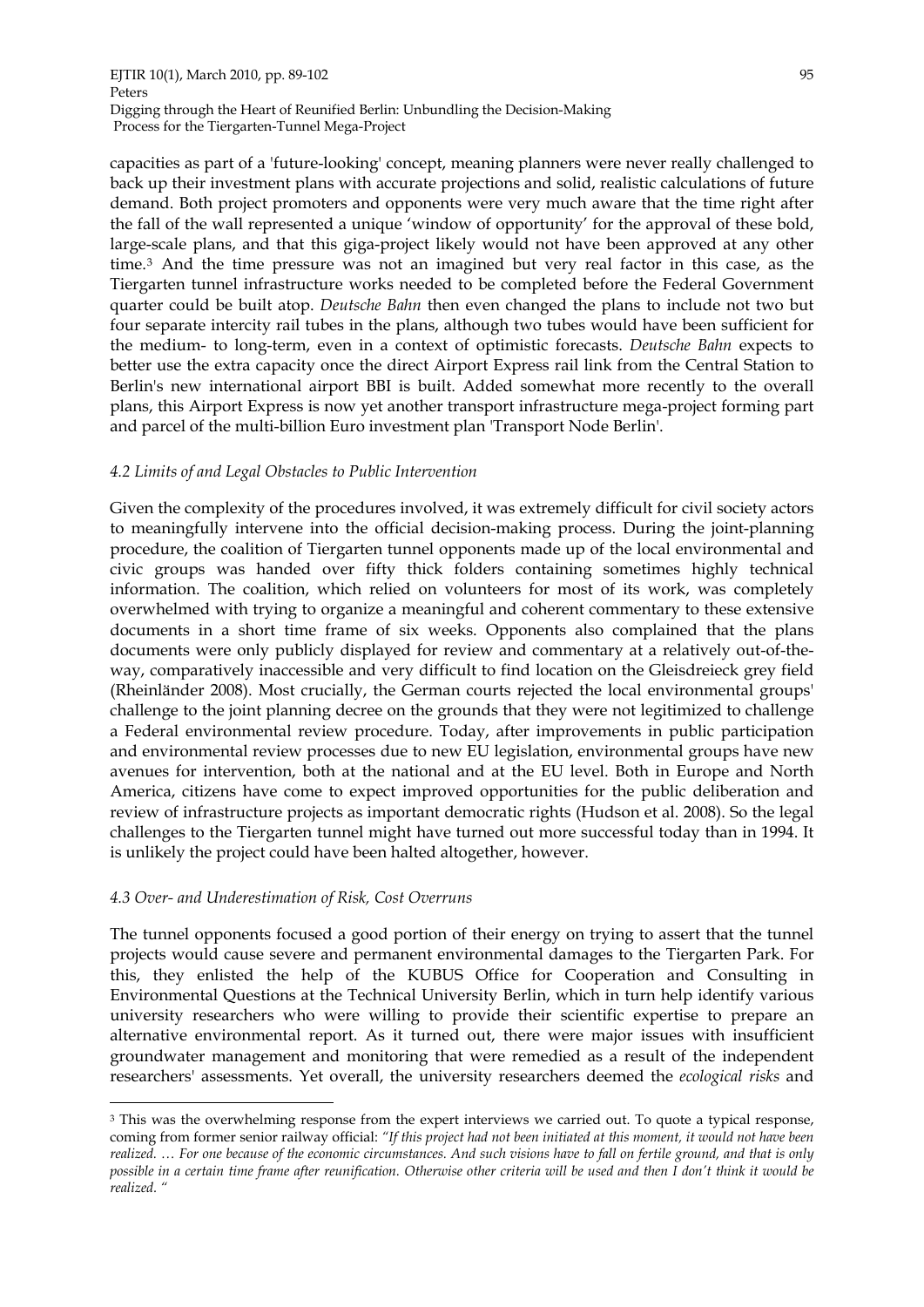possible permanent environmental damages to the Tiergarten park to be less substantial than the activists had hoped, crushing their hopes of halting the projects on the basis of environmental arguments (Berliner Landesarbeitsgemeinschaft Naturschutz, 1994; Steinberg and Schophaus, 2003). However, given the unfavourable groundwater situation, the likelihood of major construction accidents occurring was always high, and this was not sufficiently acknowledged as a *financial risk*. Other factors, such as rising construction prices and additional environmental requirements further raised project costs. According to official federal parliament documents, the entire expansion of the Berlin rail node, which besides the Tiergarten tunnel and the new Central Station also included additional station renovations and track work in multiple other locations around Berlin, was listed in the German federal investment plan of 1993 as a project of 'preeminent need' which was to cost a total of 5113 million Euro (converted from D-Mark). An additional 636 million were eventually added for the planned new fast rail connection from Berlin Central Station to the new international airport BBI. By December 31, 2005, the overall cost estimate for entire rail node had been upped to 6338 million Euro, so already an overrun of 589 million. Of that, 2788 million Euros were allocated to the North-South connection. And by then, the Federal government had already agreed to pay an additional 185 million Euro for the Tiergartentunnel (Deutscher Bundestag, 2007; BMVBS, 2007). The Federal government will also pay 80 percent of the at least 370 million Euros which are now estimated for the full completion of the U5 to Alexanderplatz.

#### *4.4 Crucial Path Dependencies & Points of No Return*

Initial traffic volumes in the road tunnel were significantly lower than projected, but two years after its opening, it seems that motorists in Berlin have embraced the new option, and the tunnel is now relatively well used, even though its official designation as an urban road and its curvy design limits speeds to 50 km/h. Local activists' fears that the construction of the segment would reignite the age-old push for a North-South urban highway ('*Westtangente*') appear unfounded given the current (transport) political climate in Berlin.

At the same time, the implementation of the 'mushroom'-concept, together with the related opening of the new Central Station and the North-South intercity rail connection obviously had wide-ranging effects on the Berlin rail network and the hierarchy of rail stations. Once *Deutsche Bahn* had formally committed itself to the expensive new tunnels and the station, it became imperative for them to maximize the use of these infrastructures – both from a perspective of selfinterest and one of public accountability. But with a stagnating urban population and economy, the only way *Deutsche Bahn* could make its mega-projects more successful was by routing as many long-distance and regional trains through the North-South tunnels and the new station as possible – obviously at the expense of other stations. So soon after the opening of the new station in 2006, the now privatized *Deutsche Bahn* abandoned the original mushroom concept in favour of an adapted version which concentrated long-distance rail travel along the new tunnel, even going as far as completely cutting the historically very busy and well-connected Zoo train station in West Berlin completely off from inter-city high-speed rail service. Even Berlin's Senator for Urban Development and Transport was caught off guard by this announcement, causing her to join the chorus of objections.

Travel times to many regional and inter-urban destinations have indeed been cut substantially since the opening of the station and tunnel. But many Berliners now have to travel much further and have to make more and more awkward transit connections before they can access their interurban train connection at the new station.

The new regional crossing stations at the Northern (*Gesundbrunnen*) and Southern (*Südkreuz*) mid-points of the S-Bahn ring only partially offset this problem. And indeed, *Deutsche Bahn*'s increasingly exaggerated emphasis on a new 'interurban crossing station' as opposed to the use of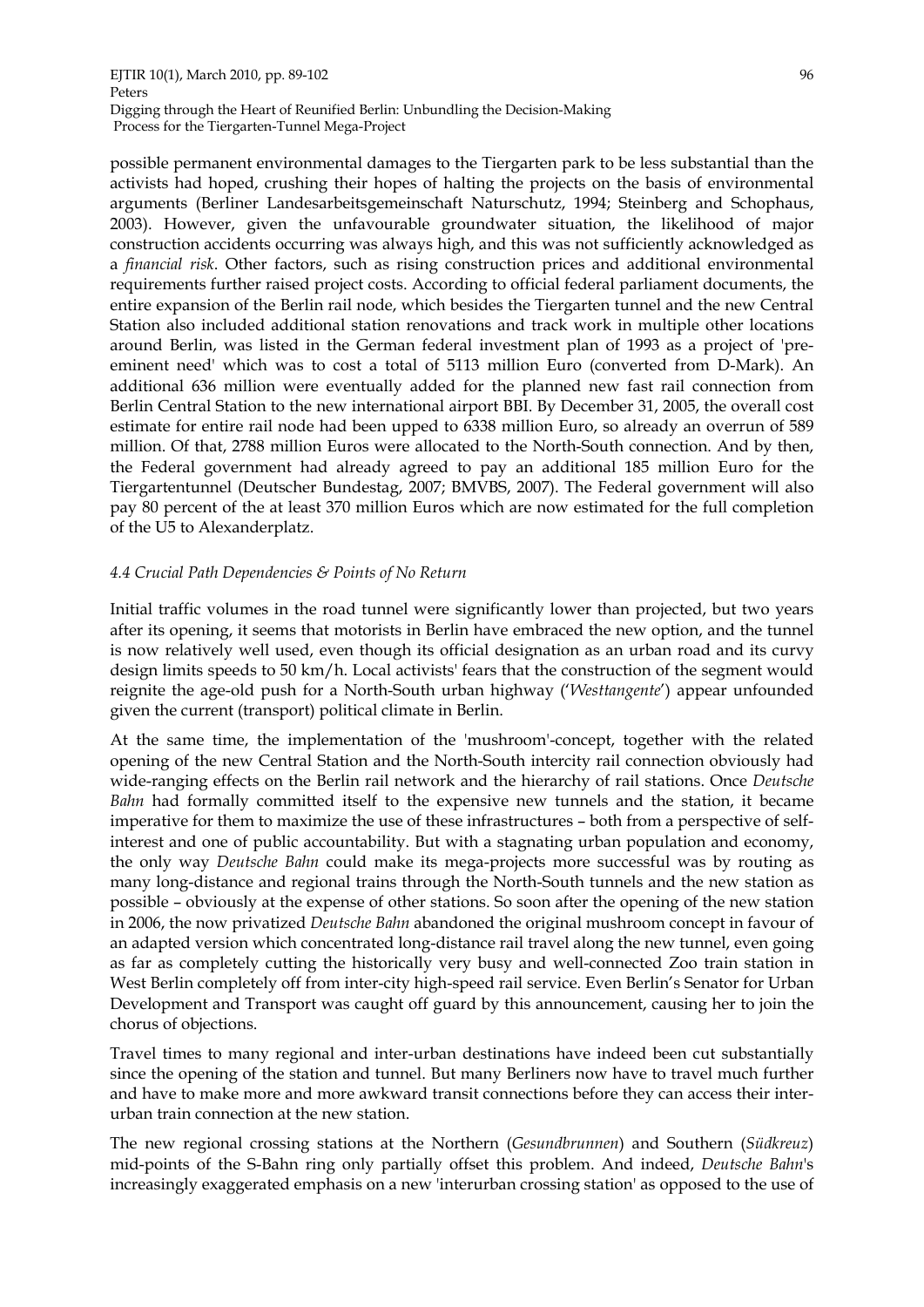historical interurban terminals seems rather misplaced in a metropolis where less than ten percent of interurban travellers are 'crossing' passengers. Historically, over ninety percent of interurban rail passengers have had Berlin as their final destination, meaning passengers will (and thus transport agencies should) care much more about local transit connections to the rest of the city than about grandiose East-West/North-South intercity interchanges (Cramer, 2008).

Moreover, the package-deal-type joint approval procedure and the subsequently executed investments created strong path dependencies and *de facto* 'points of no return' for three urban rail mega-projects with questionable rationality. Even though the S 21 North-South S-Bahn was not officially part of the original decree, considerable preliminary works for the S21 were nevertheless executed as part of it. For this, the original decree was modified multiple times at the behest of the Berlin Senate. The Berlin Senate eventually did start a separate approval process for the S21, but the pertaining decree was only issued in February 2005, i.e. at a time when most of the engineering and construction for the S21-related tunnels and platforms at the new station had already been completed. Yet at present, Berlin does not really have the money to complete the line. Creative alternative suggestions for a combined use of the already completed S21 tunnel stubs and the unused intercity rail tunnel segments exist, but since the interurban rail and the S-Bahn systems run on separate electrical systems, this solution would require the purchase of a special generation of dual system S-Bahn trains. Such rail lines operate with success in several European cities, but the concept still lacks political support in Berlin (Deutscher Bundestag, 1995; see especially point 1.2 bottom).

Meanwhile, the substantial preliminary subway station and tunnel works for the U3 subways at Potsdamer Platz were justified and executed as mere 'advance construction works' for lines listed in long-range planning documents. The U3 (which has since been renamed U10) runs mostly parallel to other existing S- and U-Bahn lines and will most likely never be built. And the further completion of the U5 to Alexanderplatz is one of the most controversial issues in Berlin transport politics right now. Construction difficulties, once again related to groundwater damage, repeatedly delayed the opening of the short segment from the Central Station to the Brandenburg Gate, even preventing the operation of the planned limited shuttle service during the 2006 World Cup. In 2001, then Senator of Housing and Construction Peter Strieder issued a construction halt for the project, saying only a limited one-exit station at Pariser Platz/Brandenburg Gate would still be completed. This, however, was contested by the Federal government which insinuated it might make the Berlin Senate pay back 136 million Euros of already used up federals funds should the subway not be completed as originally agreed in a previous 'capitol agreement'. The U5, nicknamed 'Chancellor Subway' (*Kanzler U-Bahn*) by the press and the general public because of its prestige-project character and its prominent location, has long been critiqued as a typical 'White Elephant' investment in which large sums of public funds are used for a high-profile project of limited cost-benefit value. Original estimates for the full line originally projected 200,000 riders a day, but have since been corrected downward to 150,000. Separate estimates from the German Institute for Economic Research came to only 40,000 riders. The Berlin transit authority BVG itself even admits that projections for the 2 km, three-stop shuttle version of the line from the Central Station to the Brandenburg Gate (with a stop at the Bundestag Parliament building) would only attract about 6,400 daily riders, which would not justify running it. Nevertheless, the BVG asserts that it will start operating this rump shuttle line after construction at the Brandenburg Gate is completed anyway, arguing that it will be impossible to communicate to the public why it would chose not to operate such a new, prominently located subway link once it is ready for use (Fülling, 2007).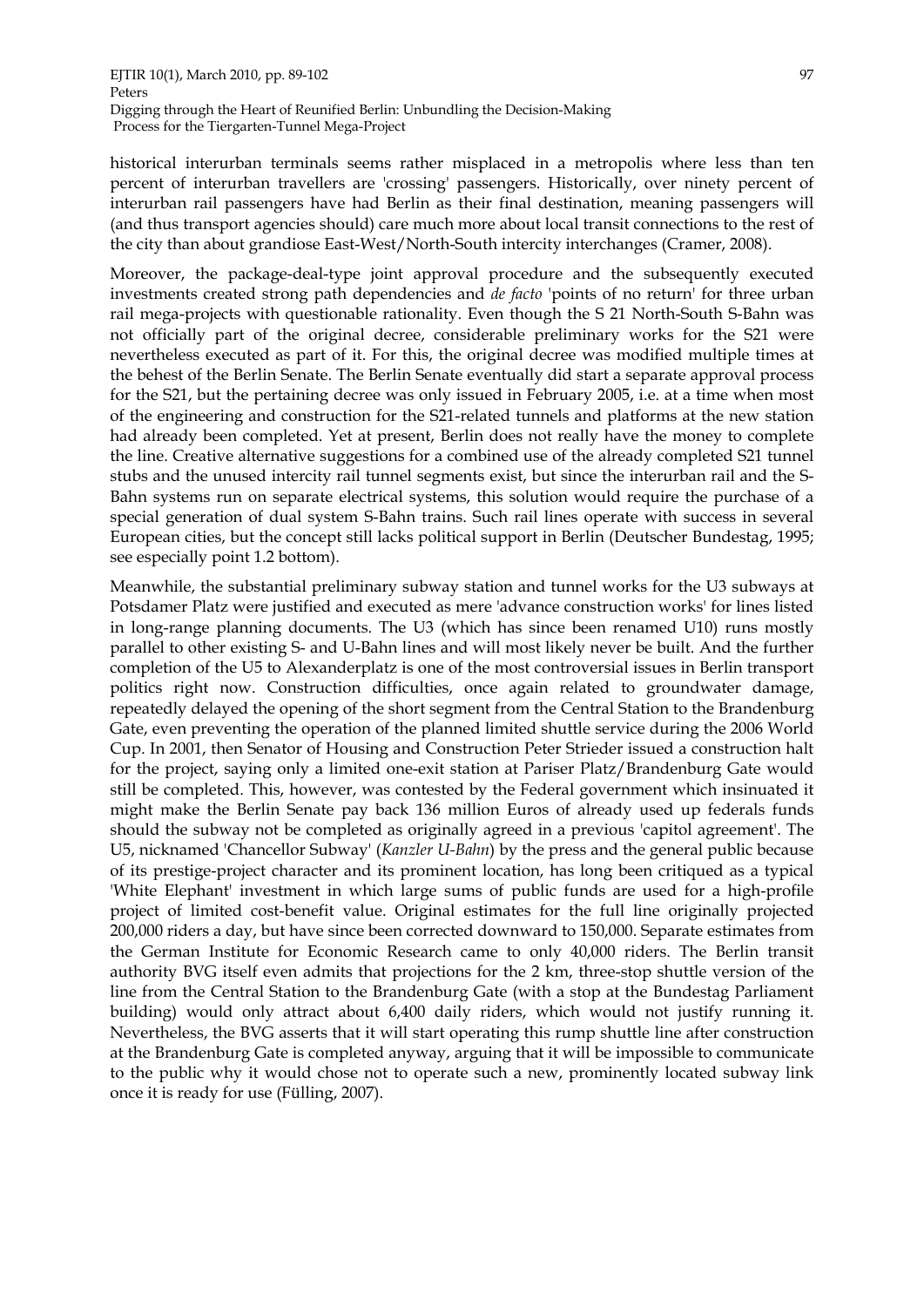# **5. 'Valuing' the VZB Tunnels - The Limits of Traditional Cost-Benefit Analysis for 'Giga'-Projects**

The VZB story is only understandable in the larger context of Berlin's extensive restructuring efforts since the 1990s. Although believable numbers needed to be produced for formal approval, it seems that grandiose visions were ultimately more important than cost benefit analyses. And admittedly, traditional cost-benefit analyses are unable to capture all of the wide-ranging (both monetary and non-monetary) costs and benefits of the Tiergarten tunnel projects. Two more key issues deserve particular mention here: (1) the question of the 'prestige value' of the various road and rail tunnels and (2) the re- or de-valorisation of railway sites as a consequence of the new North-South tunnel.

#### *5.1 Mega-Project Festivalization and the Role of Prestige*

The case of the U5 best exemplifies what an important role prestige still really plays in the approval of supposedly 'functional' transport infrastructure projects. Again, Berlin is admittedly a superlative case, because of the highly elevated level of symbolism involved in re-building the new capital of re-unified Germany. The Berlin of the early 1990s was a time and place where Daniel Burnham's famous dictum "Make no little plans" acquired a whole new meaning. To put it a bit irreverently: reunified Berlin, or rather: the federal and state-level officials residing in it, suffered from a particularly acute case of 'ribbon-cutting' syndrome. And the leading city bureaucrats, architects and engineers charged with transforming the city's public face all became very public faces themselves. *Deutsche Bahn's* chief engineer for the Tiergarten tunnel and the Central Station, Hany Azer, was frequently featured in local and national media, voted 13th out of the top 50 Berliners of the year 2006, and even received Berlin's highest medal of honour for outstanding service to the (city-)state. The openings of the tunnels and the new train station were all celebrated with great fanfare, and heated debates over the pros and cons of the station - both as a piece of engineering and as an architectural accomplishment - raged in the national papers for weeks, even years, after that. It seems that festivalization, which has long been a preferred public-private partnership strategy for boosting urban economic development (Häussermann and Siebel, 1993), now also plays an increasingly important part in bolstering public excitement and approval for expensive, large-scale transport infrastructure projects. Transport authorities in Berlin gladly rented out unfinished tunnels or stations for movie shoots, celebrity parties or concerts, so that these prominent transport sites were turned into memorable events locations even before they officially open their doors to the general public. A perfect example is the cooperation between the Berlin transit authority BVG and director Christoph Hagel for 'the Magic Flute in the Subway', a new stage production of Mozart's classic piece in the completed but still unused '*Bundestag*' ('Federal Parliament') station of the U5 (Blech, 2008).



*Figure 3. Fireworks at the opening celebration of the Hauptbahnhof (Central Station) in May 2006. Source:www.spiegel.de/img/0,1020,633576,0 0.jpg* 

 *Figure 4. Staging of the 'Magic Flute' in the finished but still unused 'Bundestag' ('Parliament') station of the U5 Subway. Source :www.welt.de/berlin/article1408363/Hagel \_plant\_Zauberfloete\_in\_Geisterbahnhof.html*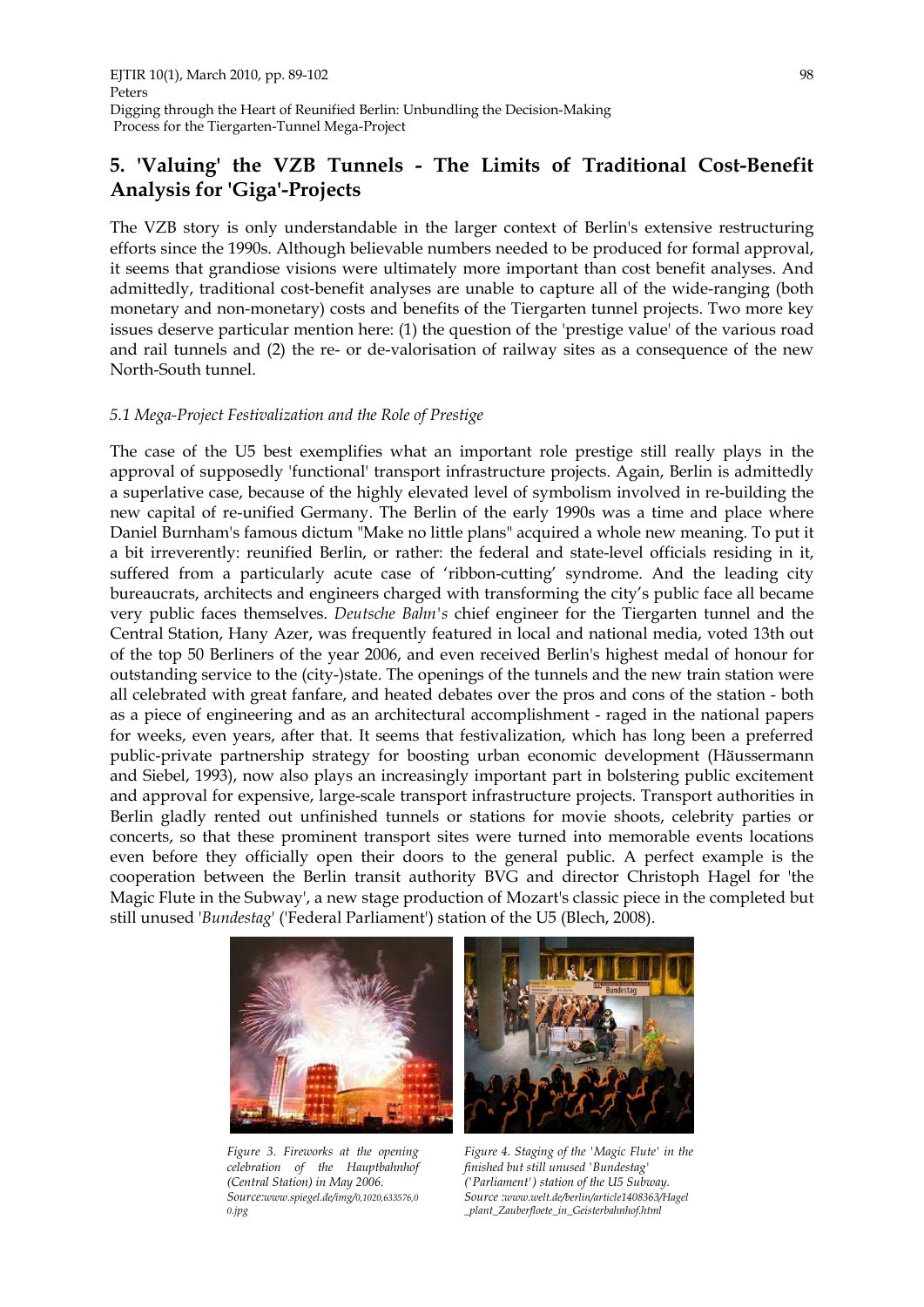### *5.2 Transport Mega-Projects, Urban Development and the Changing Role of (Privatized) Railway Companies*

The VZB tunnel case also brings into focus another crucial yet often under-appreciated effect of urban transport mega-projects, namely their overall impact on urban dynamics, and more specifically their potential to turn previously inaccessible and/or unattractive urban brown- or grey fields into prime real estate locations (Bruinsma et al., 2008). In the case of the Potsdamer Platz, located at the southern end of the tunnels, the construction of the road and rail tunnels and the related upgrading of the Potsdamer Platz station into a regional rail station node further boosted the already substantial attractiveness of this coveted newly developed area in the heart of the reunified city. The two most important companies on the site, Sony and Daimler(Chrysler) negotiated (and paid) for direct exit ramps from the road tunnel to their underground parking structures and loading docks, thus greatly improving their accessibility for motorists and delivery trucks.

The urban development impacts were expected to be more dramatic at the northern end of the tunnels. In fact, in many ways the Tiergarten tunnel story is as much as an urban development story as it is a transport infrastructure story. Early on, *Deutsche Bahn* executives pushed for a grand solution of a new North-South rail tunnel underneath the Tiergarten in conjunction with a new crossing station at its northern end. But they got even more ambitious as the planning process progressed, consciously rejecting alternative concepts for a more modest, functional station building in favour of star architect Meinhard von Gerkan's eye-catching, expensive glass palace in which transfer points between tracks are artificially lengthened in order to better lead visitors and passengers through the multiple levels of stores and restaurants. In doing this, *Deutsche Bahn*'s overall decision-making rationale was influenced by its new role as a privatized (yet still state-owned) rail company preparing itself for a further transition into a public shareholding company. The company is no longer a public authority delivering a public good (mobility/accessibility) but a profit-seeking transport service provider. At the same time*, Deutsche Bahn* was also already in the business of managing and/or selling off two potentially very valuable types of real estate, namely railway station buildings and the surrounding station areas. And both *Deutsche Bahn* and the Berlin Senate were of course well aware of the substantial long-term development opportunities involved in locating an attractive new Central Station at the site of the former Lehrter Station - a site surrounded by large and largely undeveloped parcels of land either owned by *Deutsche Bahn* or the city. So far, these hopes and opportunities have not materialized. For a variety of reasons, which would merit a more expansive discussion in another full-length paper, there has been little redevelopment of the sites surrounding the new station.

# **6. Concluding Insights: The 'Bundled' Nature of the Tiergarten Tunnel Mega-Project**

So how should one judge the VZB mega-project and its performance to date? Even four years after the opening of the road and intercity rail tunnels, one can give but partial answers to this question. From an engineer's perspective, great obstacles were eventually overcome and the infrastructures successfully delivered. From a transport planner's or railway official's perspective, the new infrastructures represent a substantial capacity and (partially) efficiency improvement. From a visitor's and from a public pride perspective, the completed Tiergarten tunnel projects were an essential prerequisite for the opening of the new Central station, which is as much an architectural flagship destination as it is a transportation hub. From a German taxpayer's or an economist's perspective, the benefits might not quite seem to justify the (final) costs, however. From a transit-oriented development/urban renaissance perspective, the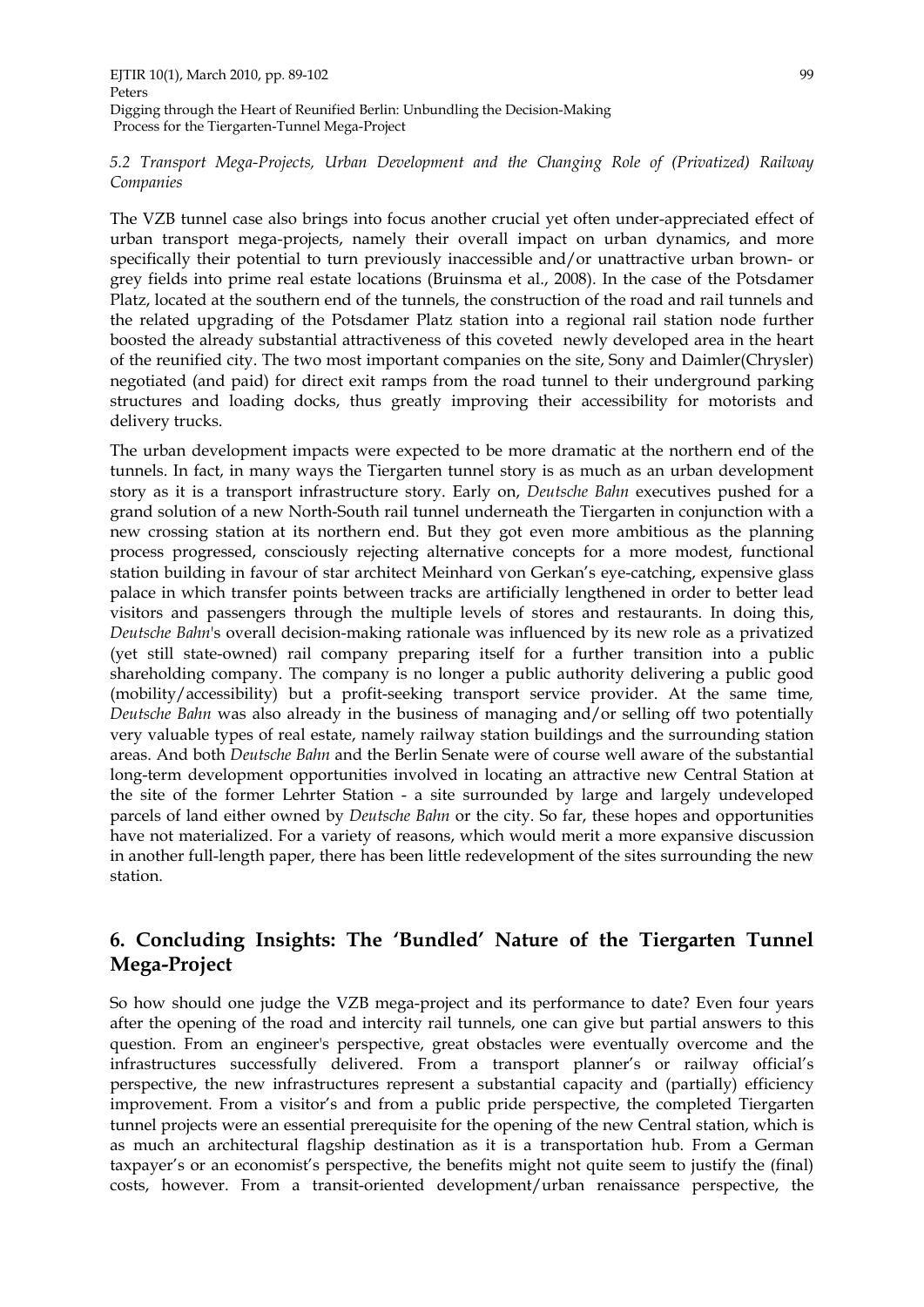Tiergarten tunnels created a theoretically welcome albeit practically still unrealized and in the near future probably also unrealizable opportunity for the successful revitalization of several large, centrally-located grey field sites (Peters, 2009). This list could easily be expanded to include additional perspectives. The bottom line is that the ultimate judgment strongly depends on one's point of view. One critical issue which definitely deserves closer public scrutiny in future undertakings at this immense scale, however, is the practice of bundling multiple large-scale infrastructure projects for joint-approval. In the case of the VZB project, substantial advance construction works were carried out even for those transport projects which had not yet been approved or financed in their entirety, thus creating seemingly irreversible political and financial path dependencies for projects whose merit has been and still is questioned by some experts. But there seems to be a clear consensus that the promoters of the Tiergarten tunnel project(s) successfully used the unique time-window right after reunification to get a set of bold interventions approved as a 'package deal' which would have otherwise received much closer scrutiny from a variety of sides.

And the interdependent nature of the various mega-projects bundled together in the VZB endeavor makes it very difficult to discuss the individual merits of each project. More importantly, the actual cost-benefit analyses were all predicated on the assumption that all elements of this 'giga-project' package would be implemented, which to-date has not been the case. Very soon after the fall of the Berlin wall, German Railways made a fateful decision to locate a large new flagship station at the future intersection of an already existing East-West rail axis, running above ground, and a new, yet to be constructed, North-South rail tunnel axis. Yet despite its geographical location in the very heart of Berlin, the chosen site of the new "Central Station" was in the middle of a large urban wasteland which was not connected to the rest of the city by subway or light rail at all, and which had comparatively poor accessibility for bus, automobile, and pedestrian and bicycle traffic. By supporting German Railways in this consequential decision, the respective local and national-level transport and urban development agencies created important path dependencies regarding the future development of this location and the related transport connections. The current result, however, is rather disappointing. The new Central Station sits atop a series of expensive new road and rail tunnels, but has to yet be connected to Berlin's dense and fine-grained transit system by subway or light rail. And even after three years of operation, the new Central Station continues to look like a 'Glass Palace in a Desert' (Maak, 2006) with all the surrounding sites still awaiting redevelopment.



*Figure 5. Bird's eye view of the massive new Central Crossing Station just north of the new Federal Government Quarter and the Brandenburg Gate in the heart of reunified Berlin. This perspective also affords an impressive view of the huge grey fields still surrounding the station site to the North, South and West. Source: Google Maps*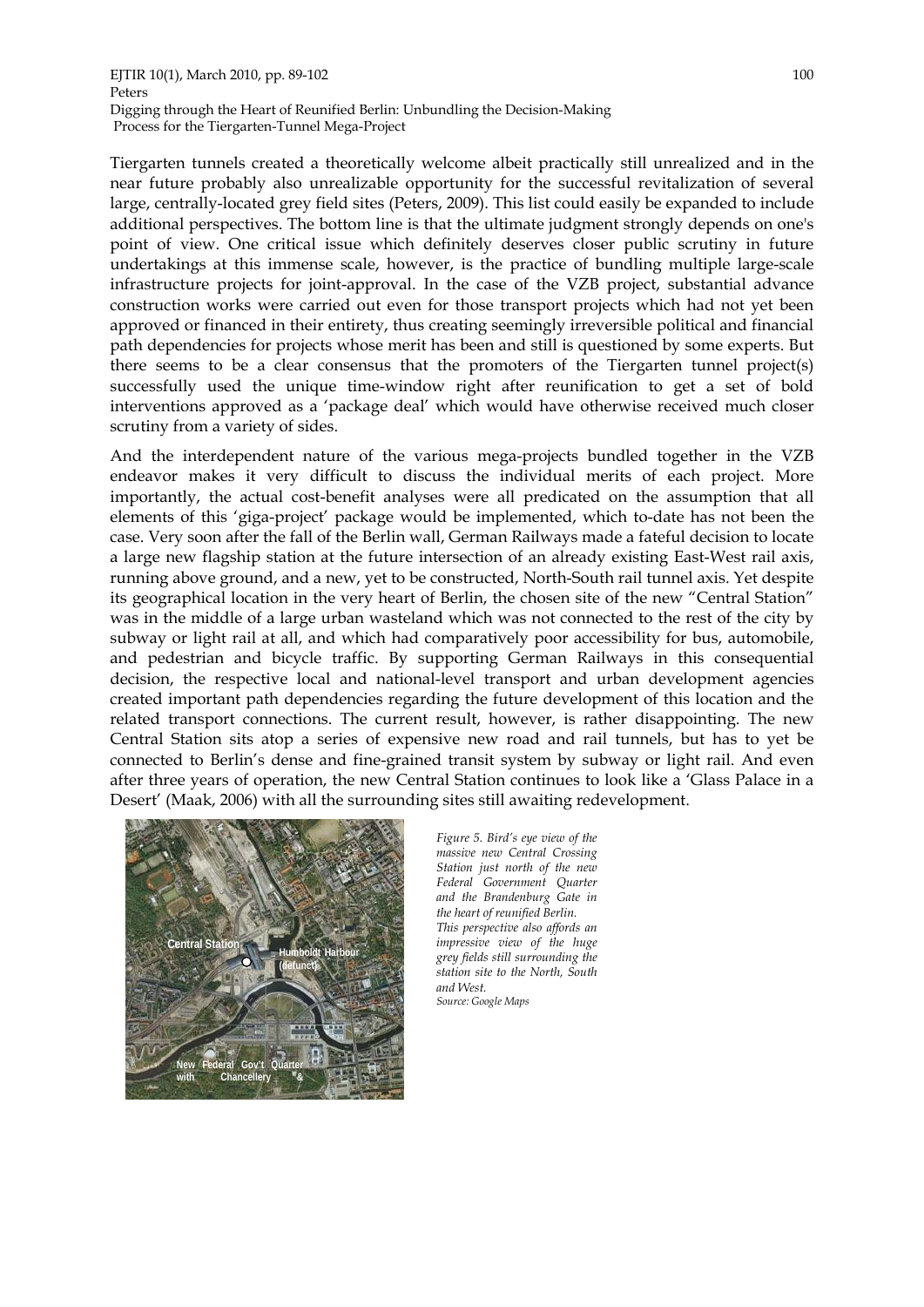# **Acknowledgements**

The author would like to acknowledge the assistance of Matthias Kracht, Wiebke Preckwinkel, Sebastian Munafo, Markus Richter and Evelyn Westphal in accessing some of the case study materials used to write this paper. Further thanks are due to Markus Hesse, former head of the German OMEGA team, and especially to the many unnamed interviewed experts and professionals who shared their valuable time and insights on this project.

## **References**

Anti-Tunnel GmbH (Ed.) (1994). *Tiergarten – von der Kulturlandschaft zur Großbaustelle?* [Tiergarten – From cultural landscape to mega-construction site?] Unpublished manuscript, Berlin.

Beauregard, R. (2003). City of Superlatives. *City & Community*, Vol. 2, No. 3, pp. 183-199.

Berliner Landesarbeitsgemeinschaft Naturschutz (BLN) (1994). *Verkehrsanlagen im Zentralen Bereich - Stellungnahme zum Planfeststellungsverfahren*. [Transport Facilities in the Central Area – Statement in reference to the Planning Approval Procedure].Berlin, BLN.

Blech, V. (2008). *Hagel plant Zauberflöte in Geisterbahnhof*, Die Welt Online, online at: www.welt.de/berlin/article1408363/Hagel\_plant\_Zauberfloete\_in\_Geisterbahnhof.html (accessed March 24, 2008) [Hagel plans Magic Flute in Ghost Station.]

Brenner, N. (2003). Stereotypes, Archetypes and Prototypes: Three Uses of Superlatives in Contemporary Urban Studies. *City & Community*, Vol. 2, No. 3, pp. 205-218

Bruinsma, F., Pels, E., Priemus, H., Rietveld, P., and van Wee, B. (Eds.) (2008). *Railway Development: Impacts on Urban Dynamics*. Heidelberg, Physica Verlag.

Bundesministerium für Verkehr, Bau & Stadtentwicklung (BMVBS) [German Federal Ministry for Transport, Construction and Urban Development] (2007). *Investitionsrahmenplan bis 2010 für die Verkehrsinfrastruktur des Bundes (IRP)*. [Investment Framework Plan for Federal Transport Infrastructures]. Berlin.

Bundesverwaltungsgericht [German Federal Administrative Court] (1995). *(Erstinstanzlicher) Beschluss vom 28.11.1995 - 11 VR 38.95 - (Tiergartentunnel Berlin)*, available online at wwwpenelope.drec.unilim.fr/penelope/Library/Libs/DLibCD.htm, (a summary explanation of the decision in English is also available for download at the site, last accessed March 12, 2008)

Cramer, M. (2008). Duo-Bahnen auch für Berlin. [Duo-Trains also for Berlin.] *Stachelige Argumente*, Issue 1/2008, No. 168, pp. 32-35.

Deutscher Bundestag [German Federal Parliament] (1995). Drucksache 13/2668 vom 12.10.1995 re: *Verkehrsplanung Hauptstadt Berlin und Region Berlin-Brandenburg*, see especially point 1.2 in the '*Begründung*' section at the bottom. [Print matter in reference to 'Transport Planning in the Capital City Berlin and Region Berlin-Brandenburg'.]

Deutscher Bundestag [German Federal Parliament] (2007). 16. Wahlperiode, Drucksache 16/4783, Antwort der Bundesregierung auf die Kleine Anfrage '*Kostenüberschreitungen bei Bauprojeckten der Deutsche Bahn AG*' (March 22, 2007) [Response from the Federal Government to the Small Query 'Cost overruns for German Railways AG construction projects .']

Dimitriou, H.T. (2007). The Anatomy of the CTRL Pilot Project Study. *OMEGA Workshop I*. Royal Institute of British Architects, London.

Eisenbahnbundesamt (EBA) [German Federal Rail Authority] (1995). *Planfestellungsbeschluß*  "*Verkehrsanlagen im Zentralen Bereich - Berlin*" *vom 12.09.1995.* Berlin, EBA. [Planning Approval Procedure Document 'Transport Facilities in the Central Area of 12 Sept. 1995.]